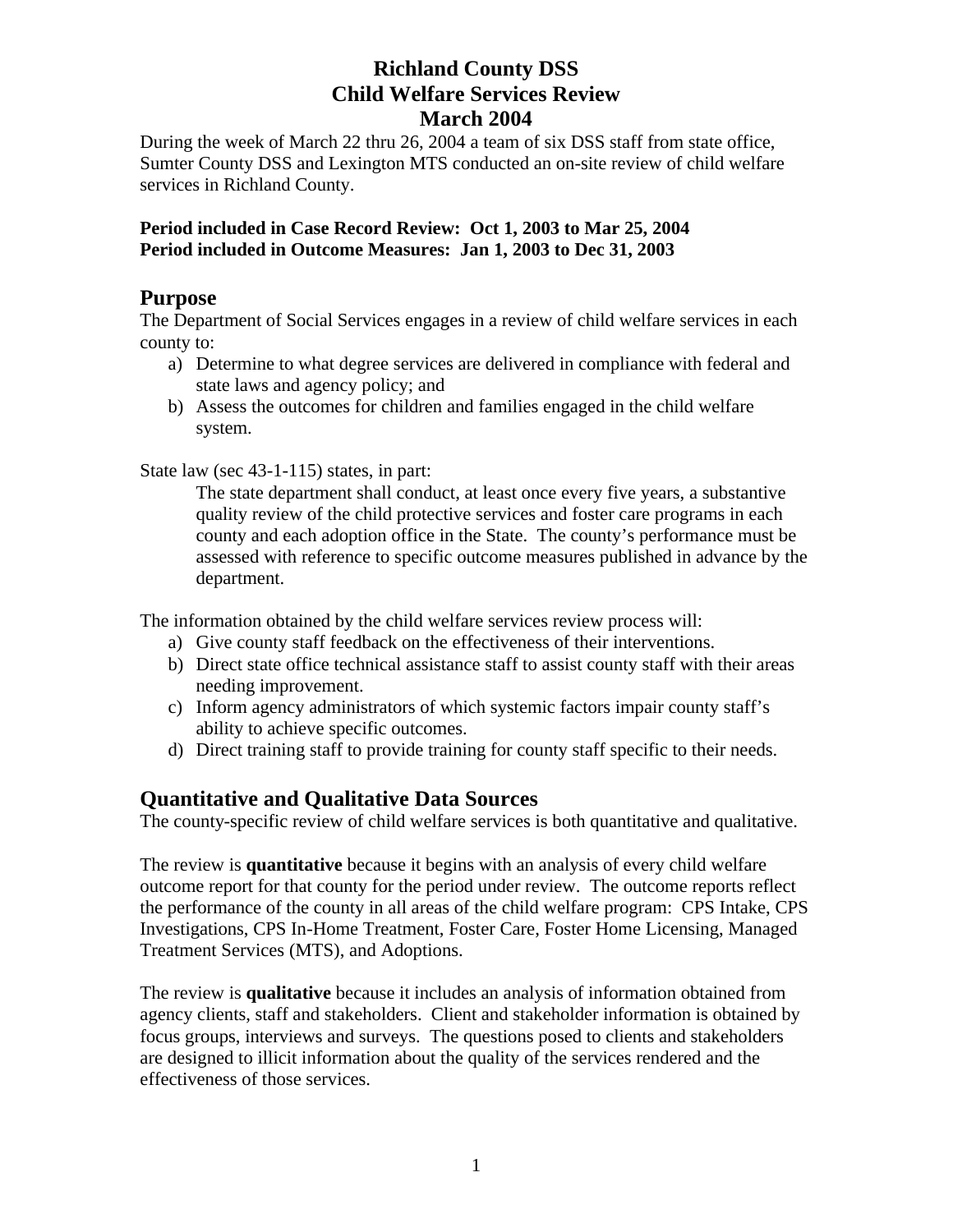# Section One

| <b>Safety Outcome 1:</b> Children are, first and foremost, protected from abuse and neglect |               |           |              |                |
|---------------------------------------------------------------------------------------------|---------------|-----------|--------------|----------------|
| <b>Site Visit Findings</b>                                                                  |               |           |              |                |
|                                                                                             | Substantially | Partially | Not Achieved | Not Applicable |
|                                                                                             | Achieved      | Achieved  |              |                |
| <b>Foster Care</b>                                                                          |               |           |              |                |
| <b>CPS</b> Treatment                                                                        |               |           |              |                |

| Measure: Timeliness of initiating investigations on reports of child maltreatment |
|-----------------------------------------------------------------------------------|
| High Risk = 0 to 2 hrs. Medium Risk = 2 to 12 hrs. Low Risk = 12 to 24 hrs.*      |
| Data Time Period: 12/1/02 to 11/30/03                                             |

|              | Number of | Number of               | Number of      | Number of      |
|--------------|-----------|-------------------------|----------------|----------------|
|              | Reports   | Investigations          | Investigations | Investigations |
|              | Accepted  | <b>Initiated Timely</b> | Met Objective  | Above (Below)  |
|              |           |                         | $>= 99.44\%$   | Objective      |
| <b>State</b> | 18,177    | 18,144                  | 18,075         | 68.79          |
| Richland     | 1,332     | 1,332                   | 1,325          | 7.46           |

Note: This standard is based on DSS policy. It is not a federally established objective.

Measure: **Recurrence of Maltreatment** – Of all children who were victims of indicated reports of child abuse and/or neglect during the reporting period, the percent having another indicated report within a subsequent 6 month period.

Indicated Rept Between Jun 1, 2002 and May 31, 2003 Subsequent Indicated report on or before Nov 30, 2003

| Dubschucht muicaleu Teport on of before FWV 90, 2009 |               |                      |                |                |
|------------------------------------------------------|---------------|----------------------|----------------|----------------|
|                                                      | Number of     | Number of            | Number of      | Number of      |
|                                                      | Child Victims | <b>Child Victims</b> | Children Met   | Children Above |
|                                                      |               | In Another           | Objective      | (Below)        |
|                                                      |               | <b>Founded Rept</b>  | $\geq$ 93.90%* | Objective      |
| <b>State</b>                                         | 9.910         | 88                   | 9,305.49       | 516.51         |
| Richland                                             | 708           |                      | 664.81         | 35.19          |

Note: This is a federally established objective.

## Analysis

**Safety outcome #1 was substantially achieved** as indicated by both site visit findings and outcome reports. Richland County DSS achieved a perfect score on Timeliness of Investigations for all 1,332 cases investigated during the year captured by the outcome report. The outcome report captures only those cases outside of the 24 hour limit for investigations. The onsite review was able to look at cases in greater detail – **high risk**  case investigations initiated outside of the 0 to 2 hour time limit, **medium risk** case investigations initiated outside of the 2 to 12 hour time limit, and **low risk** case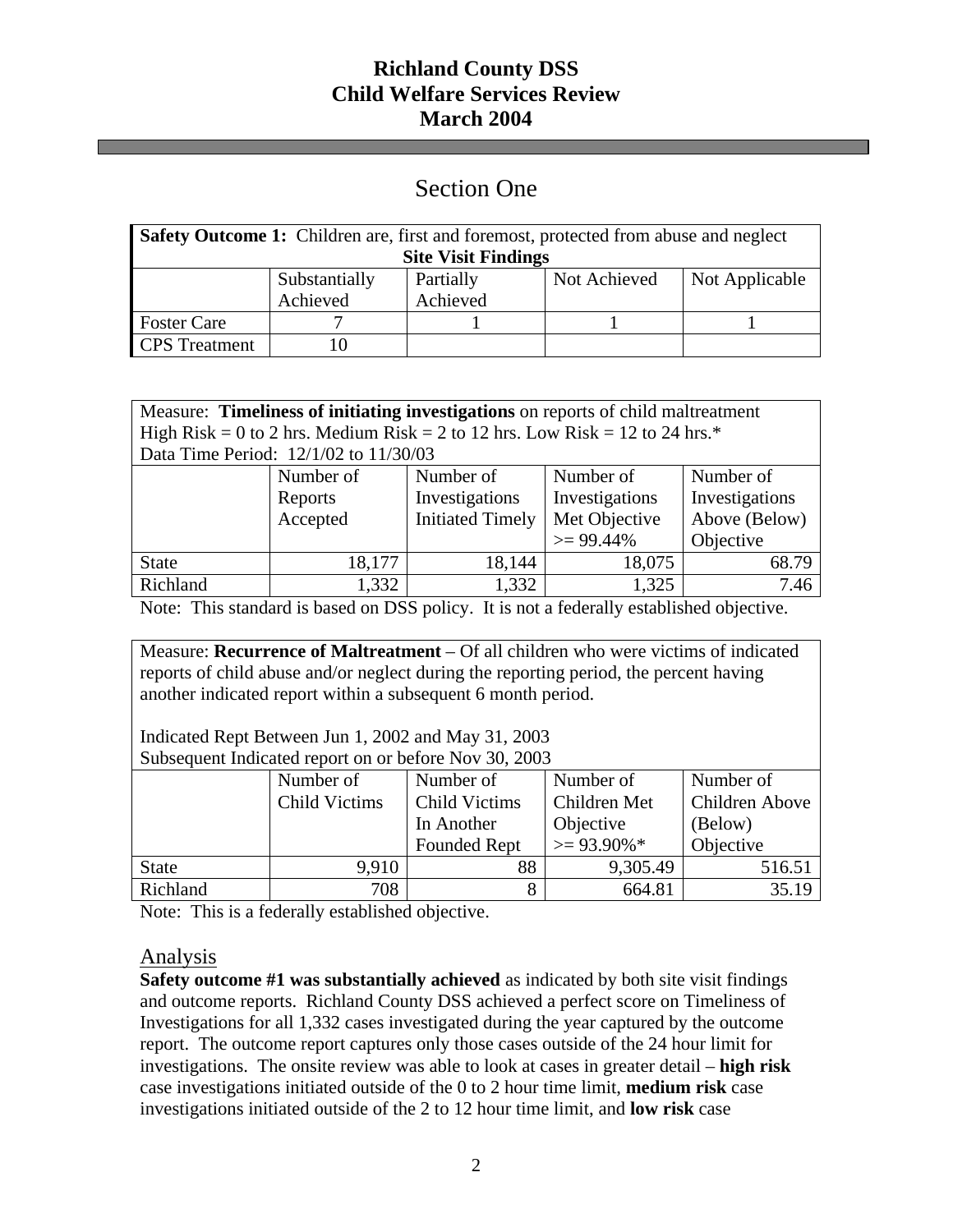investigations initiated outside of the 12 to 24 hour time limit. Even at that level of scrutiny, Richland County DSS achieved a perfect score.

There were 8 incidents of repeat maltreatment during the period under review. This represents 1.1% of substantiated cases. Consequently, Richland County met the federally established standard of >=93.90%.

# Section Two

**Safety Outcome 2:** Children are safely maintained in their homes whenever possible and appropriate.

|                      |               | <b>Site Visit Findings</b> |              |                |
|----------------------|---------------|----------------------------|--------------|----------------|
|                      | Substantially | Partially                  | Not Achieved | Not Applicable |
|                      | Achieved      | Achieved                   |              |                |
| <b>Foster Care</b>   |               |                            |              |                |
| <b>CPS</b> Treatment |               |                            |              |                |

| Measure: Risk of harm to child $-$ Of all unfounded investigations during the reporting |                                                                                           |                     |                  |                    |
|-----------------------------------------------------------------------------------------|-------------------------------------------------------------------------------------------|---------------------|------------------|--------------------|
|                                                                                         | period, the percent receiving subsequent reports within six months of the initial report. |                     |                  |                    |
|                                                                                         | Number                                                                                    | Number With         | Number of        | Number of          |
|                                                                                         | Alleged Child                                                                             | <b>Another Rept</b> | <b>Cases Met</b> | <b>Cases Above</b> |
|                                                                                         | Victims in an                                                                             | Within 6            | Objective        | (Below)            |
|                                                                                         | Unfounded                                                                                 | Months of           | $\geq$ 93.90%*   | Objective          |
|                                                                                         | Rept $6/1/02$ to                                                                          | Unfounded           |                  |                    |
|                                                                                         | 5/31/03                                                                                   | Determination       |                  |                    |
| <b>State</b>                                                                            | 15,847                                                                                    | 1,534               | 14,880.33        | (567.33)           |
| Richland                                                                                | 1,135                                                                                     | 89                  | 1,065.77         | (19.76)            |

Note: This is a DSS established objective.

## Analysis

**Safety outcome #2 was partially achieved.** The outcome measure "Risk of harm to child" is a proxy measure because it counts the additional reports made on unfounded investigations. Those additional reports may or may not indicate continued risk to a child. To meet this agency established standard Richland DSS could receive another report on no more than 69 of its unfounded cases. Richland did not meet the standard because it received another report on 89 of its unfounded cases.

One of the 10 foster care and 6 of the 10 CPS Treatment cases reviewed during the site visit were rated as either Partially or Not Achieved for this item. The weakness is in reducing the risk of harm in Treatment cases due to parents' partial or non-compliance with treatment plan. Examples observed during the site visit included a) only one of two drug addicted parents complying with treatment, although both parents remain in the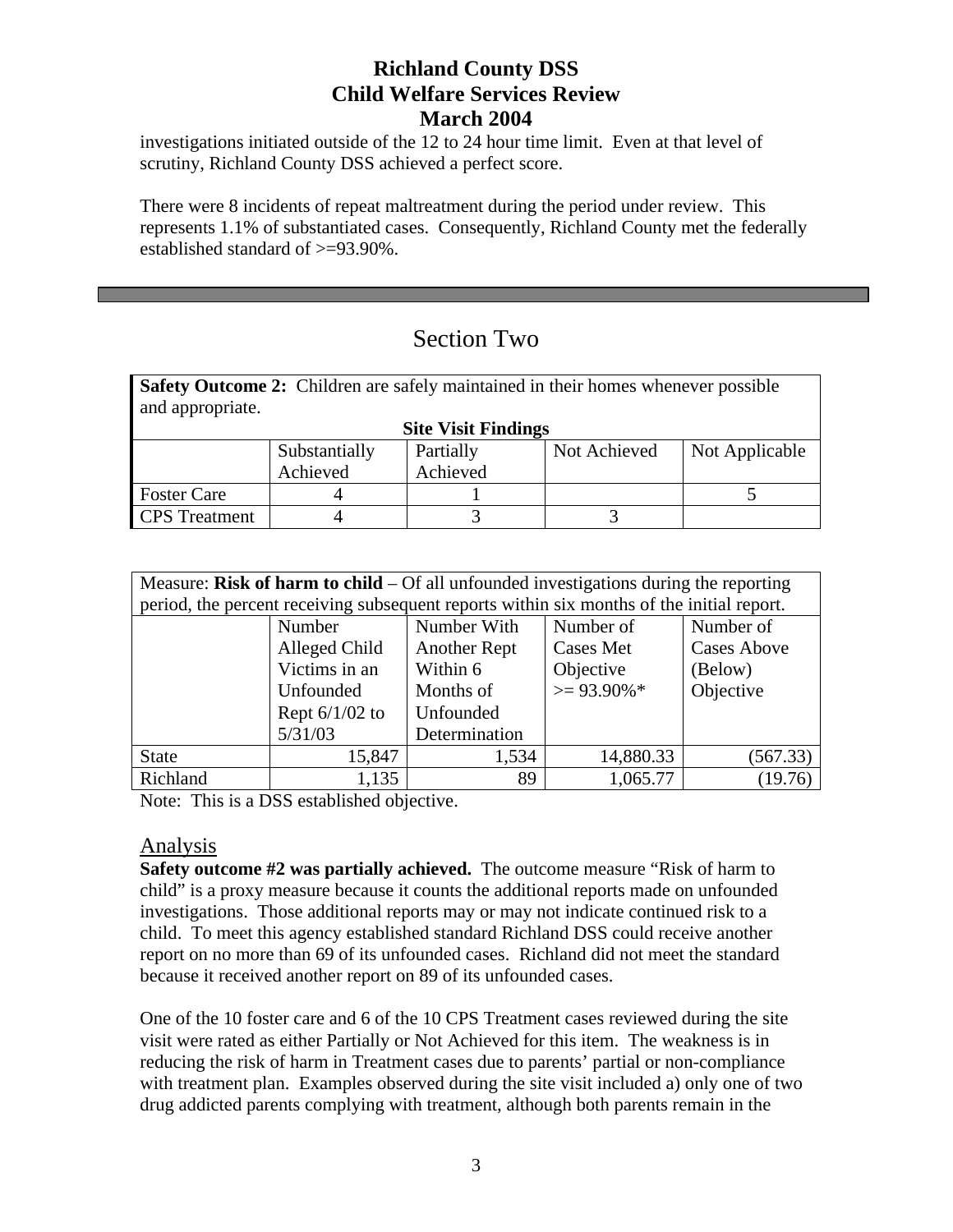home, b) child with behavior disorder receiving treatment, while parent found to have caused the abuse was not in treatment.

# Section Three

**Permanency Outcome 1:** Children have permanency and stability in their living situations.

|                      |               | <b>Site Visit Findings</b> |              |                |
|----------------------|---------------|----------------------------|--------------|----------------|
|                      | Substantially | Partially                  | Not Achieved | Not Applicable |
|                      | Achieved      | Achieved                   |              |                |
| <b>Foster Care</b>   |               |                            |              |                |
| <b>CPS</b> Treatment |               |                            |              |                |

| Measure: Foster Care Re-entries – Of all children who entered care during the year |                                                       |                    |                |                |
|------------------------------------------------------------------------------------|-------------------------------------------------------|--------------------|----------------|----------------|
|                                                                                    | under review, the percent that re-entered foster care |                    |                |                |
|                                                                                    | Within 12 months of a prior foster care episode.      |                    |                |                |
|                                                                                    | Number                                                | Number That        | Number of      | Number of      |
|                                                                                    | Children                                              | Were Returned      | Children       | Children Above |
|                                                                                    | <b>Entering Care</b>                                  | Home Within        | Objective      | (Below)        |
|                                                                                    | $12/1/02$ to                                          | The Past 12        | $\geq$ 91.40%* | Objective      |
|                                                                                    | 11/30/03                                              | <b>Months From</b> |                |                |
|                                                                                    |                                                       | Previous Fos       |                |                |
|                                                                                    |                                                       | Care Episode       |                |                |
| <b>State</b>                                                                       | 3,299                                                 | 316                | 3,015.29       | (32.29)        |
| Richland                                                                           | 277                                                   | 21                 | 253.18         | 2.82           |

Note: This is a federally established objective.

### **Explanation**

**This is a strength for Richland County.** Of the 277 children who entered care in Richland County during the period under review, 21 children had been returned home in the prior 12 months. Those 21 children are **Re-entries**. To meet the federal objective, no more than 24 of the 277 children could be re-entries. These numbers mirror the findings of the onsite review team.

It should be noted that Richland County's excellent performance in this area is largely a factor of the limitations posed by the period under review. Several stakeholders and the DSS attorney stated that re-entries account for a large percentage of the children entering foster care. However, they are cases that were closed more than a year ago. The stakeholders stated that most of the re-entries are from children placed with relatives.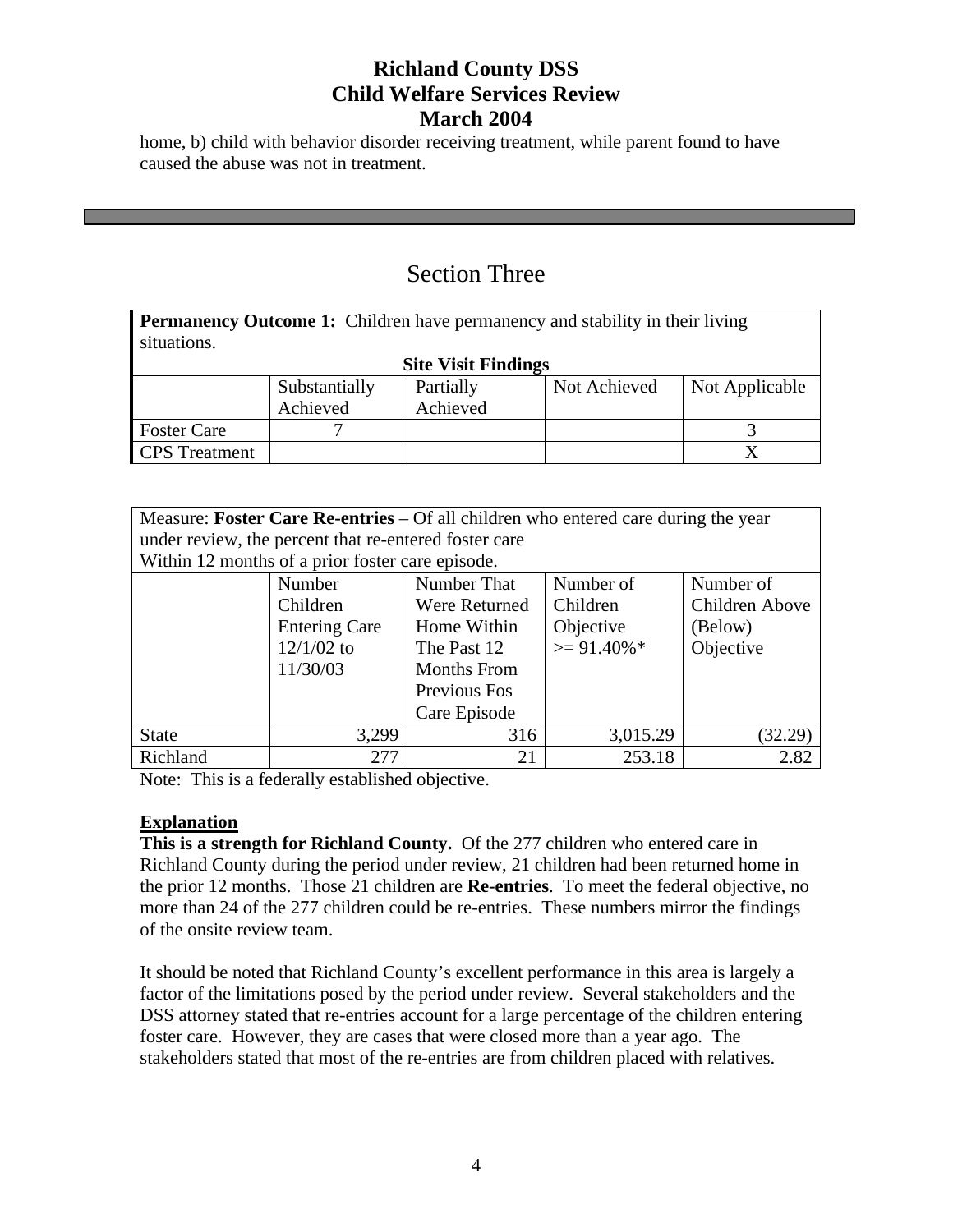| Measure: Stability of Foster Care Placement – Of all children who have been in foster |                                         |                                                                                          |                |                |
|---------------------------------------------------------------------------------------|-----------------------------------------|------------------------------------------------------------------------------------------|----------------|----------------|
|                                                                                       |                                         | care less than 12 months from the time of the latest removal from home, the percent that |                |                |
|                                                                                       | had not more than 2 placement settings. |                                                                                          |                |                |
|                                                                                       | Number of                               | Number of                                                                                | Number of      | Number of      |
|                                                                                       | Children In                             | Children With                                                                            | Children       | Children Above |
|                                                                                       | Care Less Than                          | No More Than                                                                             | Objective      | (Below)        |
|                                                                                       | 12 Months                               | 2 Placements                                                                             | $\geq$ 86.70%* | Objective      |
| <b>State</b>                                                                          | 3,860                                   | 3,025                                                                                    | 3,346.62       | (321.62)       |
| Richland                                                                              | 301                                     | 228                                                                                      | 260.97         | (32.97)        |

Note: This is a federally established objective.

| <b>Stability of Placement</b> |               |                            |              |                |
|-------------------------------|---------------|----------------------------|--------------|----------------|
|                               |               | <b>Site Visit Findings</b> |              |                |
|                               | Substantially | Partially                  | Not Achieved | Not Applicable |
|                               | Achieved      | Achieved                   |              |                |
| <b>Foster Care</b>            | 10            |                            |              |                |
| <b>CPS</b> Treatment          |               |                            |              |                |

## **Explanation**

**This is an area needing improvement.** To meet this standard at least 261 of the 301 children in care less than 12 months would experience 2 or fewer placements. Instead, only 228 children experienced 2 or fewer placements. The remaining 73 children experienced more than 2 placements, 33 more children than the standard allows. In other words, 24% of children in care less than 12 months are moved at least twice.

The numbers from the outcome report indicate that Richland County did not meet the federal objective for this item. However, every case reviewed during the site visit was rated a strength. The Onsite Review Instrument directed reviewers to determine if children were moving due to disruptions (unplanned moves), or for clinically appropriate reasons (ex. moved to a lower level of care, moved to a licensed relative's home, moved into placement with siblings, etc.). The cases reviewed either had less than two moves during the period under review, or those with more than two moves were for clinically appropriate reasons.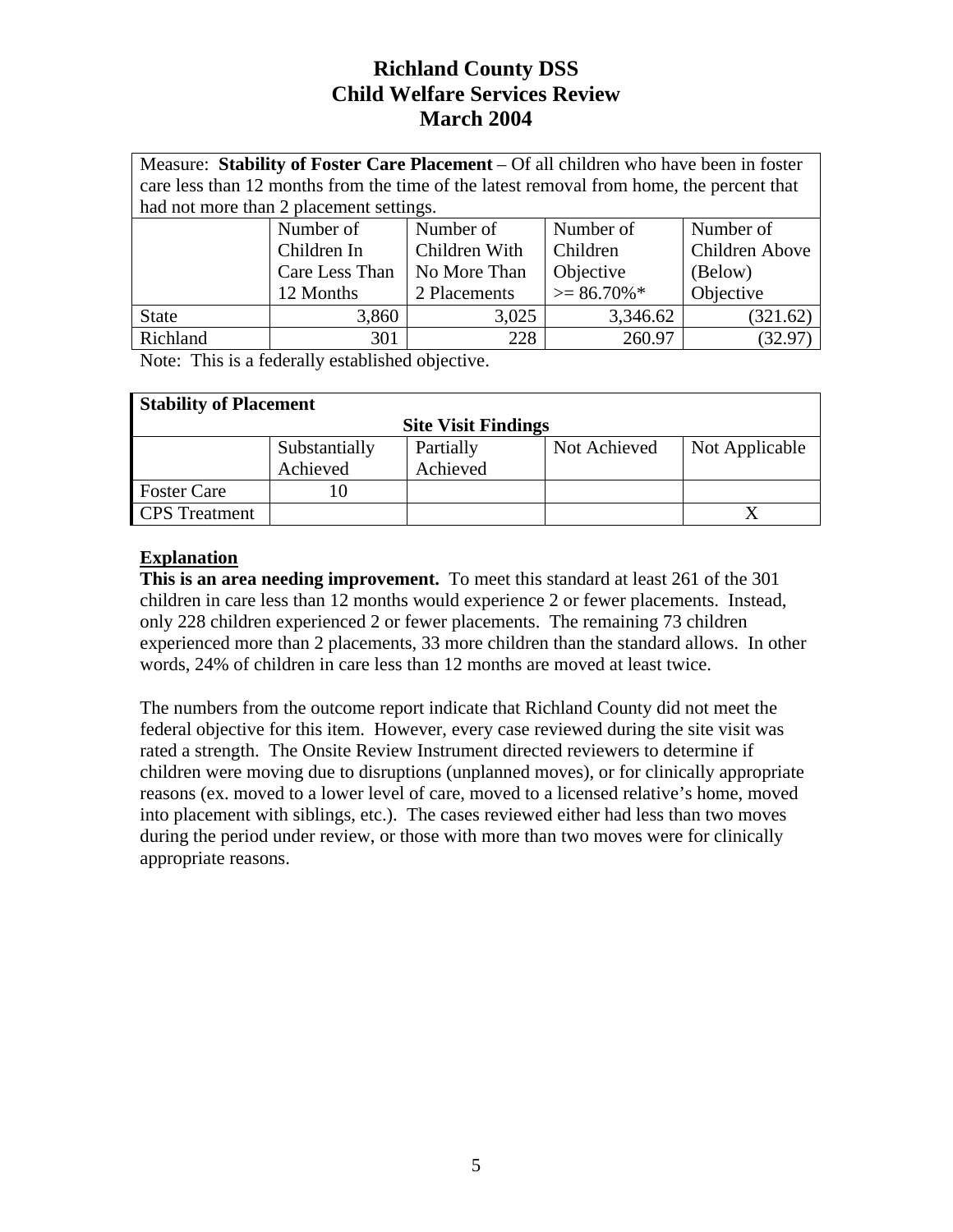| Measure: Permanency Goal for Child – Of all children who have been in foster care |                                       |                                                                                      |                |                       |
|-----------------------------------------------------------------------------------|---------------------------------------|--------------------------------------------------------------------------------------|----------------|-----------------------|
|                                                                                   |                                       | for 15 of the most recent 22 months, the percent for which a Termination of Parental |                |                       |
|                                                                                   | Rights (TPR) petition has been filed. |                                                                                      |                |                       |
|                                                                                   | Children in                           | Number                                                                               | Number of      | Number of             |
|                                                                                   | Care At Least                         | Children With                                                                        | Children       | <b>Children Above</b> |
|                                                                                   | 15 of Last 22                         | <b>TPR Complaint</b>                                                                 | Objective      | (Below)               |
|                                                                                   | Months                                |                                                                                      | $\geq$ 45.00%* | Objective             |
|                                                                                   | $12/02 - 11/03$                       |                                                                                      |                |                       |
| <b>State</b>                                                                      | 3,818                                 | 1,656                                                                                | 1,718.10       | (62.10)               |
| Richland                                                                          | 410                                   | 202                                                                                  | 184.50         | 17.50                 |
| Columbia                                                                          | 92                                    | 87                                                                                   | 41.40          | 45.60                 |
| Adoptions                                                                         |                                       |                                                                                      |                |                       |
| Columbia MTS                                                                      | 122.                                  | 47                                                                                   | 54.90          | $.90^{\circ}$         |

Note: This is DSS established objective. The federal agency, Administration for Children & Families, has not established an objective for this measure.

## **Explanation**

**This is a strength for Richland County and its associated DSS offices.** The Columbia Adoption and MTS office numbers are included because those offices manage children from Richland County. To meet this objective 45.00% or more of the children in care 15 of the most recent 22 months must have a TPR petition filed. For the combined offices 53.84% of the children in care 15 of the most recent 22 months had a TPR petition filed. Statewide 43.37% of the children in care 15 of the most recent 22 months had a TPR petition filed. As a state, DSS is not meeting this objective.

| Measure: Length of Time to Achieve Reunification $-$ Of all children who were             |
|-------------------------------------------------------------------------------------------|
| reunified with their parents or caregiver, at the time of discharge from foster care, the |
| percent reunified in less than 12 months from the time of the latest removal from home.   |

|              | Number of          | Number of      | Number Of      | Number of      |
|--------------|--------------------|----------------|----------------|----------------|
|              | Children Where     | Children In    | Children       | Children Above |
|              | Fos Care           | Care Less Than | Objective      | (Below)        |
|              | <b>Services</b>    | 12 Months      | $\geq$ 76.20%* | Objective      |
|              | Closed. Last       |                |                |                |
|              | Plan Was           |                |                |                |
|              | <b>Return Home</b> |                |                |                |
|              | $12/1/02 -$        |                |                |                |
|              | 11/30/03           |                |                |                |
| <b>State</b> | 2,253              | 1,875          | 1,716.79       | 158.21         |
| Richland     | 165                | 136            | 125.73         | 10.27          |

Note: This is a federally established objective.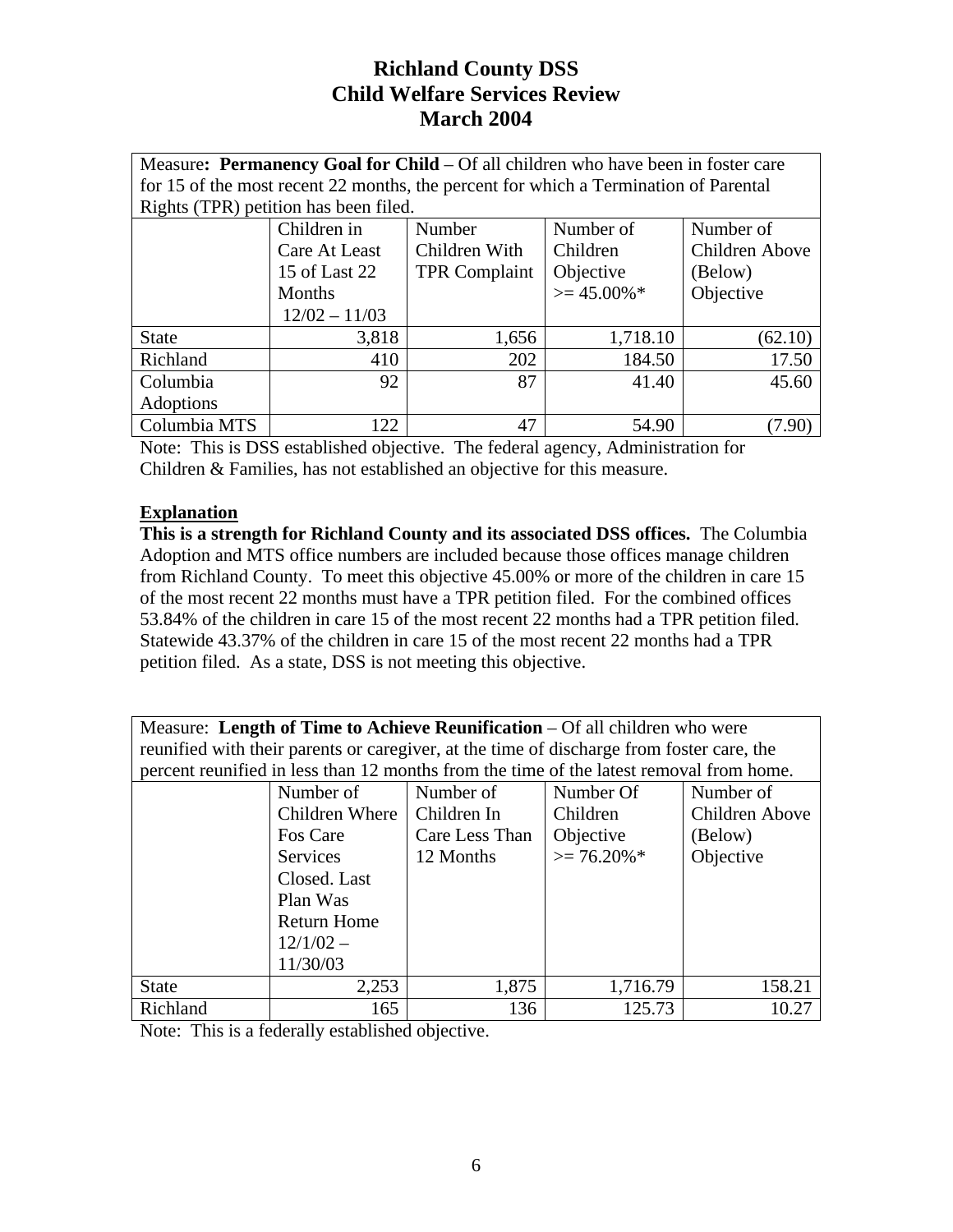#### **Explanation**

**This is a strength for Richland County.** To meet this objective 76.20% of the children who entered care during the reporting period must be returned home within a year of entering foster care. Richland County met this objective because 82.42% (136/165) of the children returned home within a year of entering care. Statewide, 83.22% (1,875/2,253) of children entering care are returned home within 12 months of entering care.

Measure: **Length of Time to Achieve Adoption** – Of all children who exited from foster care during the year under review to a finalized adoption, the percent that exited care in less than 24 months from the time of the latest removal from home.

|              | Number of     | Number of            | Number of      | Number of      |
|--------------|---------------|----------------------|----------------|----------------|
|              | Children With | Children Where       | Children       | Children Above |
|              | Finalized     | <b>Adoption Was</b>  | Objective      | (Below)        |
|              | Adoption      | Finalized            | $\geq$ 32.00%* | Objective      |
|              | $12/1/02 -$   | Within 24            |                |                |
|              | 11/30/03      | Months of            |                |                |
|              |               | <b>Entering Care</b> |                |                |
| <b>State</b> | 283           | 41                   | 90.56          | (49.56)        |
| Richland     | 17            |                      | 5.44           | (4.44)         |
| Columbia     | 37            | 4                    | 11.84          | (7.84)         |
| Adoptions    |               |                      |                |                |

Note: This is a federally established objective.

### **Explanation**

**This is an area needing improvement.** The Columbia Adoption office numbers are included because that office managed most of the adoption cases originating in Richland County.

To meet this objective 32.00% of the children adopted during the period under review must be adopted within 24 months of entering care. For the combined Columbia Adoptions & Richland County offices 9.26% of the children adopted were adopted within 24 months of entering care – 22.74 percentage points short of the federally established objective. Statewide, 14.49% of children adopted through DSS are adopted within 24 months of entering care.

Stakeholder interviews conducted during the onsite portion of this review give insight into the obstacles that must be overcome for Richland DSS to meet this objective.

- a) Staff and stakeholders state that it takes 3 to 5 years to complete adoptions in Richland County. At permanency planning hearings, judges give parents who are partially compliant with their treatment plan a chance to become fully compliant. It may take several permanency hearings before a judge will approve a change in the permanency plan to TPR & Adoption.
- b) During calendar year 2003, Richland DSS had two full time attorneys for all 300 children in care. TPR's were put on hold.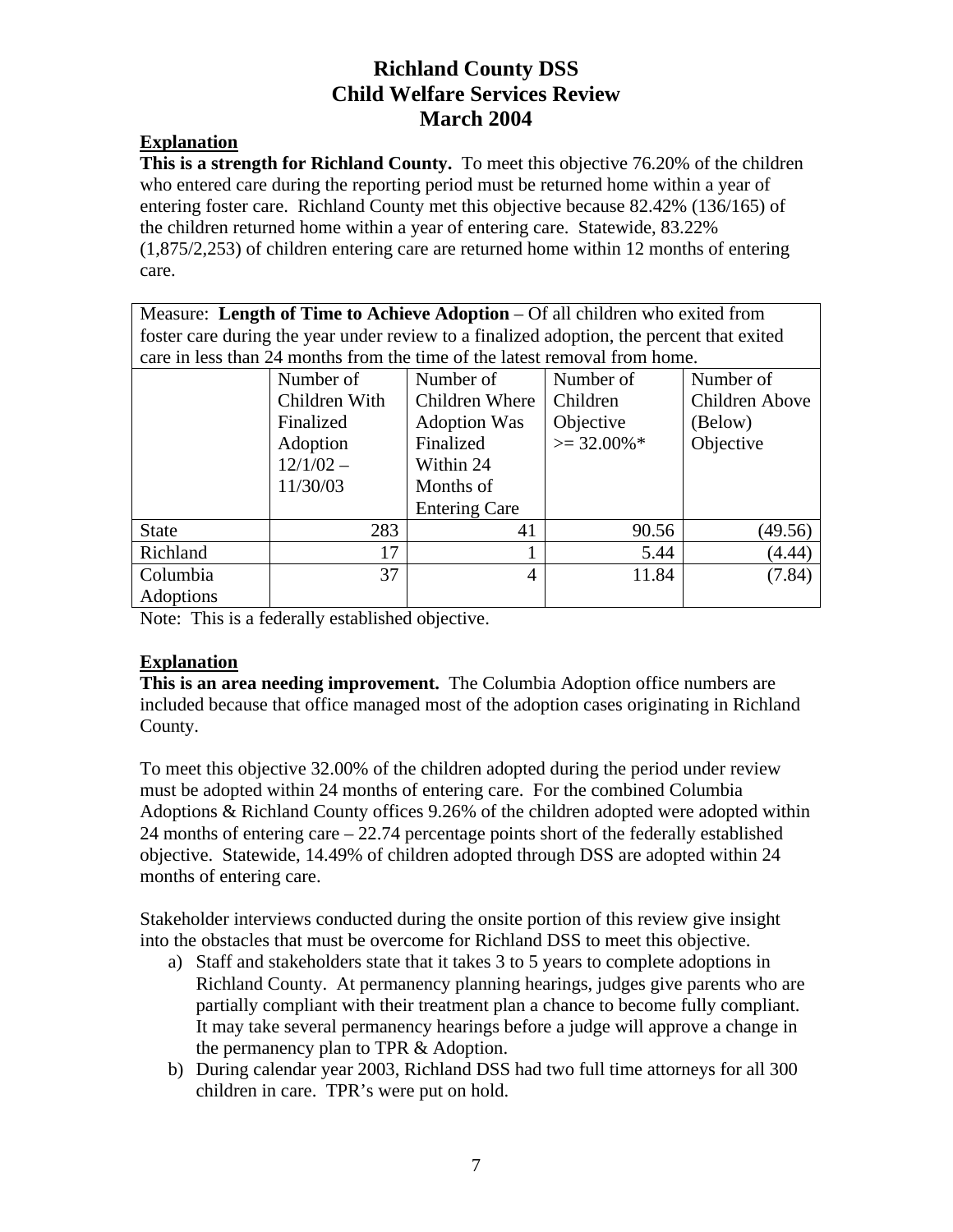- c) Several stakeholders complained that children are not adequately prepared for adoption and are then assessed as not appropriate for adoption. Once assessed as not appropriate, that assessment sticks. Subsequent assessments review the same information and come to the same conclusion.
- d) The delay in the TPR and adoption process causes children to exhibit behavior problems. Those behaviors get documented and reduce the child's chance of being adopted.

Measure: **Permanency Goal of "Other Planned Living Arrangement"** – Of all children in foster care, the percent with a permanency goal of emancipation (Indep Liv Services) or a planned permanent living arrangement other than adoption, guardianship, or return to family.

|              | Number of<br>Children In<br>Care at Least<br>One Day<br>$12/1/02 -$<br>11/30/03 | Number of<br>Children In<br>Care With<br>Perm Plan<br>"Other Than<br>Planned Living | Number of<br>Children<br>Objective<br>$>= 80.00\%$ * | Number of<br>Children Above<br>(Below)<br>Objective |
|--------------|---------------------------------------------------------------------------------|-------------------------------------------------------------------------------------|------------------------------------------------------|-----------------------------------------------------|
|              |                                                                                 | Arrangement"                                                                        |                                                      |                                                     |
| <b>State</b> | 8,129                                                                           | 1,121                                                                               | 6,503.20                                             | 504.80                                              |
| Richland     | 568                                                                             | 104                                                                                 | 454.40                                               | 9.60                                                |

Note: This is a DSS established objective.

## Analysis

**Permanency outcome #1 was partially achieved.** Strengths are demonstrated in a) foster care re-entries, b) permanency goal for child, and c) Reunification, or permanent placement with relatives, and d) permanency goal of "other planned living arrangement. Areas needing improvement include a) stability of placement, and b) length of time to achieve adoption.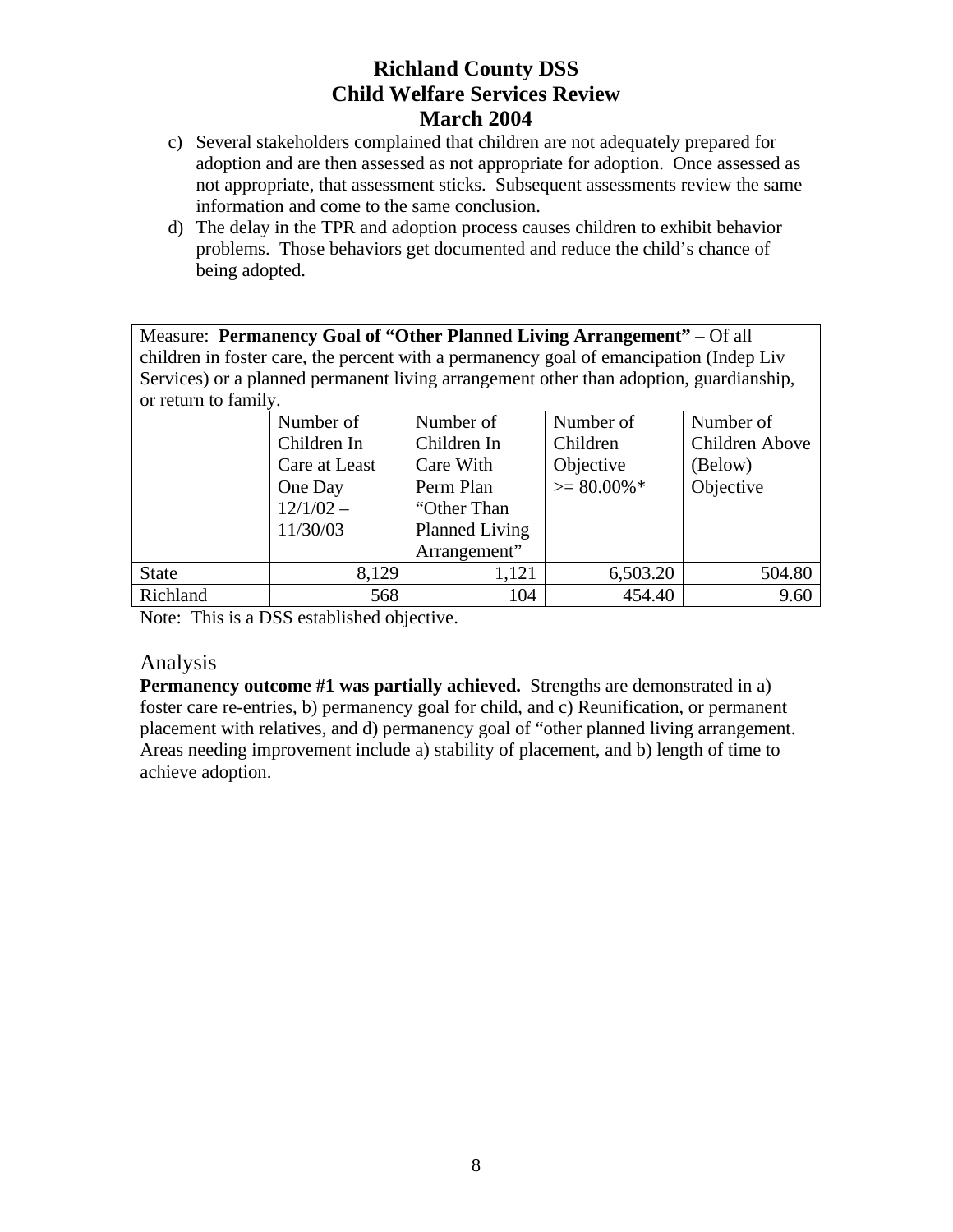# Section Four

| <b>Permanency Outcome 2:</b> The continuity of family relationships and connections is |                            |           |              |                |  |
|----------------------------------------------------------------------------------------|----------------------------|-----------|--------------|----------------|--|
| preserved for children.                                                                |                            |           |              |                |  |
|                                                                                        | <b>Site Visit Findings</b> |           |              |                |  |
|                                                                                        | Substantially              | Partially | Not Achieved | Not Applicable |  |
|                                                                                        | Achieved                   | Achieved  |              |                |  |
| <b>Foster Care</b>                                                                     |                            |           |              |                |  |
| <b>CPS</b> Treatment                                                                   |                            |           |              |                |  |

Measure: **Proximity of Foster Care Placement** – Of all children in foster care during the reporting period (excluding MTS and Adoptions children), the percent placed within their county of origin.

|              | Number of    | Number of | Percent of | Number of      | Number of |  |
|--------------|--------------|-----------|------------|----------------|-----------|--|
|              | Children In  | Children  | Children   | Children       | Children  |  |
|              | Care 12/1/02 | Placed    | Placed     | Objective      | Above     |  |
|              | $-11/30/03$  | Within    | Within     | $\geq$ 70.00%* | (Below)   |  |
|              |              | County of | County of  |                | Objective |  |
|              |              | Origin    | Origin     |                |           |  |
| <b>State</b> | 6,174        | 4,757     | 72.68      | 4,321.80       | 435.20    |  |
| Richland     | 569          | 458       | 57.65      | 398.30         | 59.70     |  |

Note: This is a DSS established objective.

### **Explanation**

To meet this objective 70.00% of the children (or 398.30 children) in care must be placed in Richland County. **This is a strength for Richland DSS** because 80.49% of the children (458 children) are placed within the county.

| <b>Site Visit Findings</b>                 |             |  |  |  |  |
|--------------------------------------------|-------------|--|--|--|--|
| Not Applicable<br>Area Needing<br>Strength |             |  |  |  |  |
|                                            | Improvement |  |  |  |  |
| Placement with siblings                    |             |  |  |  |  |

## **Explanation**

**This is a strength for Richland County.** Of the 10 foster care cases reviewed during the site visit, 4 children had no sibling. It appears that every effort is made to place siblings together when appropriate. **However**, one area of concern noted by reviewers is when children are placed in therapeutic foster care apart from their siblings due to behavioral or emotional problems. When, as a result of the therapeutic environment, the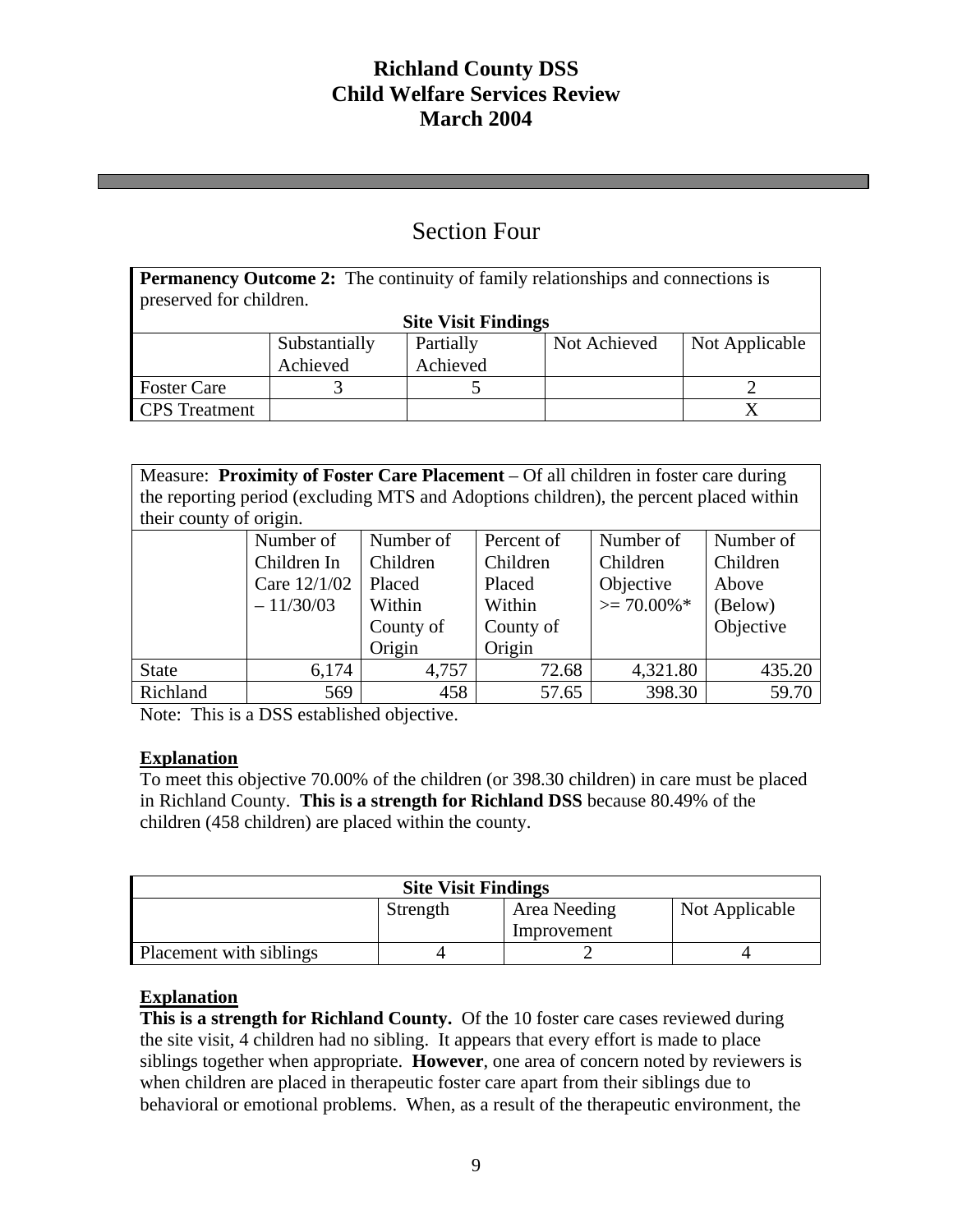child's behavior improves to the point where that level of care is no longer needed, there is no evidence of attempts to reunite the child with his/her siblings.

| <b>Site Visit Findings</b>                                |  |  |  |  |  |
|-----------------------------------------------------------|--|--|--|--|--|
| Not Applicable<br>Area Needing<br>Strength<br>Improvement |  |  |  |  |  |
| Visiting with parents and<br>siblings in foster care      |  |  |  |  |  |

### **Explanation**

**This is an area needing improvement.** Five of the 10 cases reviewed were rated as an area needing improvement for several reasons, a) visits with parents continued even when mental health, foster parents and others aware that visits were harmful to child, b) failure by agency to recognize when the grandparent was, in the child's eyes, the parent; grandparent visits did not occur; visits with parent occurred.

| <b>Site Visit Findings</b>                 |  |  |  |  |
|--------------------------------------------|--|--|--|--|
| Not Applicable<br>Area Needing<br>Strength |  |  |  |  |
| Improvement                                |  |  |  |  |
| Preserving connections                     |  |  |  |  |

#### **Explanation**

**This is an area needing improvement.** This item addresses the agency's ability to preserve a child in foster care's connection to his/her community, family, and faith. Richland DSS staff acknowledged that little to no attempt is made to preserve a child's connection to his/her faith, regardless of the foster child's age. There is little evidence of the agency's attempts to preserve a child in care's relationships with paternal relatives. The matter of preserving a child's connections is generally left to the initiative of foster parents.

| <b>Site Visit Findings</b>                 |             |  |  |  |  |  |
|--------------------------------------------|-------------|--|--|--|--|--|
| Not Applicable<br>Area Needing<br>Strength |             |  |  |  |  |  |
|                                            | Improvement |  |  |  |  |  |
| Relative placement                         |             |  |  |  |  |  |

### **Explanation**

**This is an area needing improvement.** This item addresses the agency's effectiveness in identifying and assessing the relatives of children in foster care as possible caregivers. It also addresses the support provided to relatives who care for children involved in the child welfare system. It is evident that Richland DSS staff conduct a thorough search for relatives soon after children come into care. If relatives are found during that initial search, they are generally assessed as placement options. However, on-going search for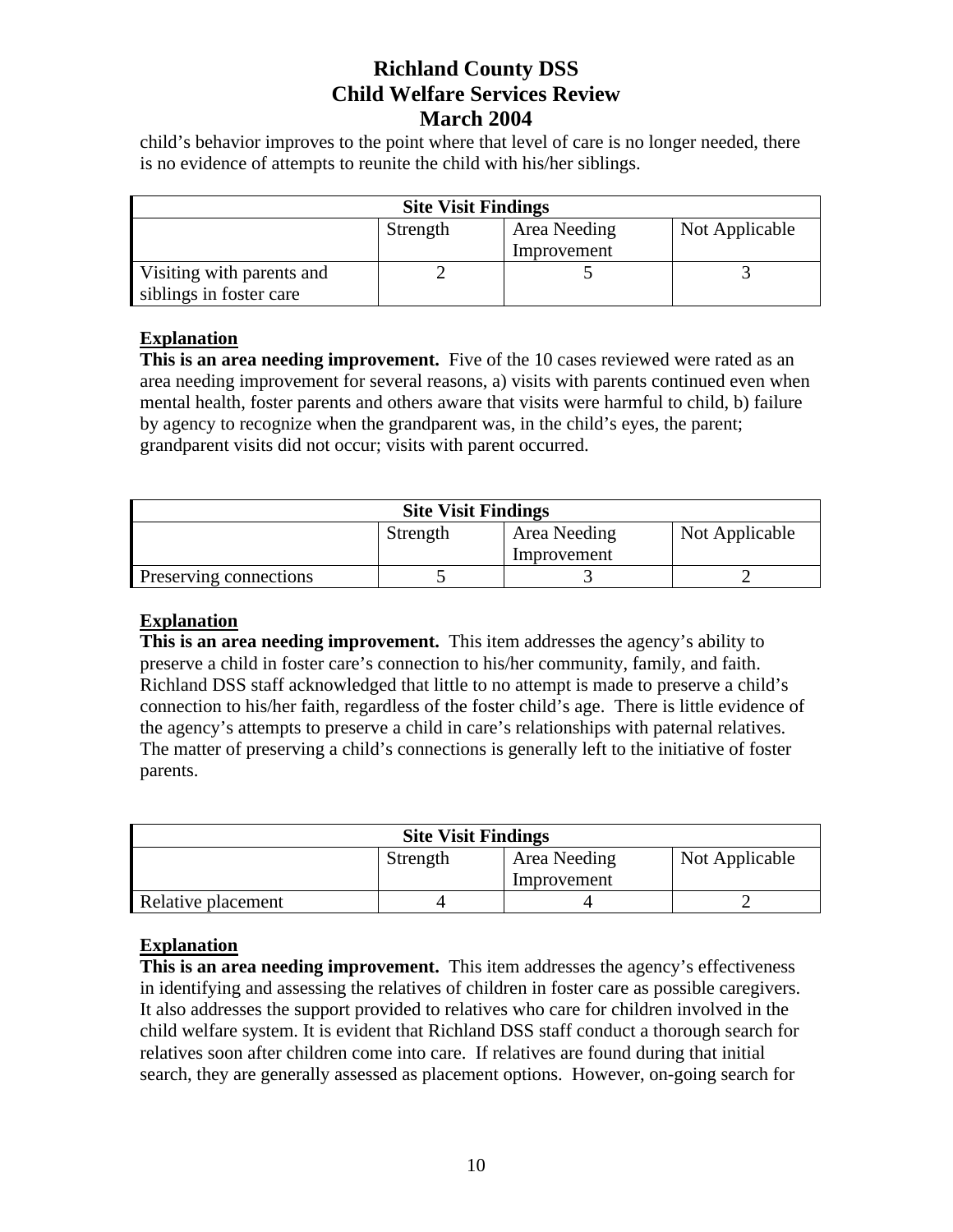and assessment of relatives is not documented, or not done. The reviewed cases that were deficient in this area generally failed to rule out paternal relatives.

| <b>Site Visit Findings</b>                 |  |             |  |  |
|--------------------------------------------|--|-------------|--|--|
| Not Applicable<br>Area Needing<br>Strength |  |             |  |  |
|                                            |  | Improvement |  |  |
| Relationship of child in care              |  |             |  |  |
| with parents                               |  |             |  |  |

### **Explanation**

**This is an area needing improvement.** This item addresses the agency's effectiveness in promoting or maintaining a strong emotionally supportive relationship between children in care and their parents. The nature and frequency of visits was generally regarded as inadequate by reviewers, and stakeholders. This was especially the case when pre-school aged children in care with a plan of "Return Home" were allowed the minimum of two hours a month visit with their parents. This item received the poorest rating of all 12 Permanency items

### Analysis

**Permanency outcome #2 was partially achieved.** Strengths related to this outcome include a) proximity of foster care placement, b) placement with siblings. Areas needing improvement are a) visitation, b) placement with siblings, c) placement with relatives, and d) support for relations between children in care with their parents.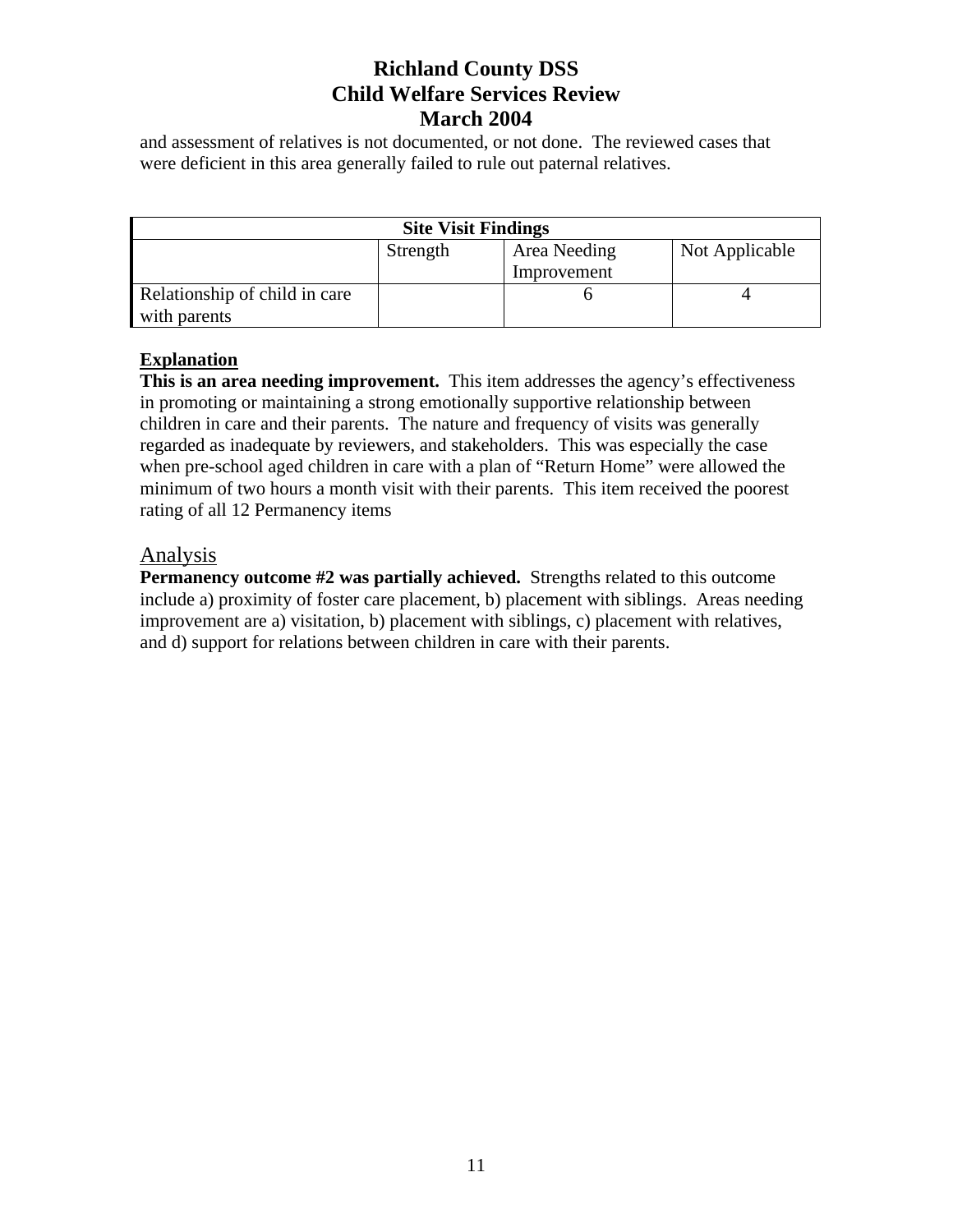# Section Five

**Well Being Outcome 1:** Families have enhanced capacity to provide for their children's needs.

| <b>Site Visit Findings</b> |               |           |              |                |  |
|----------------------------|---------------|-----------|--------------|----------------|--|
|                            | Substantially | Partially | Not Achieved | Not Applicable |  |
|                            | Achieved      | Achieved  |              |                |  |
| <b>Foster Care</b>         |               |           |              |                |  |
| <b>CPS</b> Treatment       |               |           |              |                |  |

## Analysis

**Well being outcome #1 was partially achieved.** The three areas evaluated for this outcome are:

- a) The effectiveness of the agency in assessing and providing for the needs of children, their parents, and foster parents;
- b) The children and family involvement in case planning;
- c) Worker visits with children
- d) Worker visits with parent(s)

The effectiveness of the agency in assessing and providing for the needs of children, their parents and foster parents was rated as a **strength in Foster Care cases** and an **area needing improvement in CPS Treatment cases.** In both CPS and foster care cases the needs of children were generally attended. However, in 6 of the 10 CPS cases referrals were made for parents without sufficient follow through to determine if services were actually received and effective.

Involving children and parents in case planning was rated as an **area needing improvement in both CPS and foster care cases.** The most common omission that caused cases to be rated as deficient in this area was the failure to involve fathers in the case planning process. Fathers' signatures do not appear on case plans, even when the father is living in the home. Even when the worker documents knowledge of a noncustodial but supportive father, he is not involved in the case planning.

The Family-To-Family initiative in Richland DSS appears to be addressing the issue of involving all relevant parties in the case planning process. Processes appear to be in place to cause family involvement in the planning process to become standard practice.

Workers are having face-to-face visits with children. This is **a strength** for Richland DSS. It should be noted that face-to-face visits with all children in CPS Treatment cases do not occur every month.

Worker visits with parents is an **area needing improvement**. Visits with parents are occurring, and in many instances the casework practice during those visits is excellent.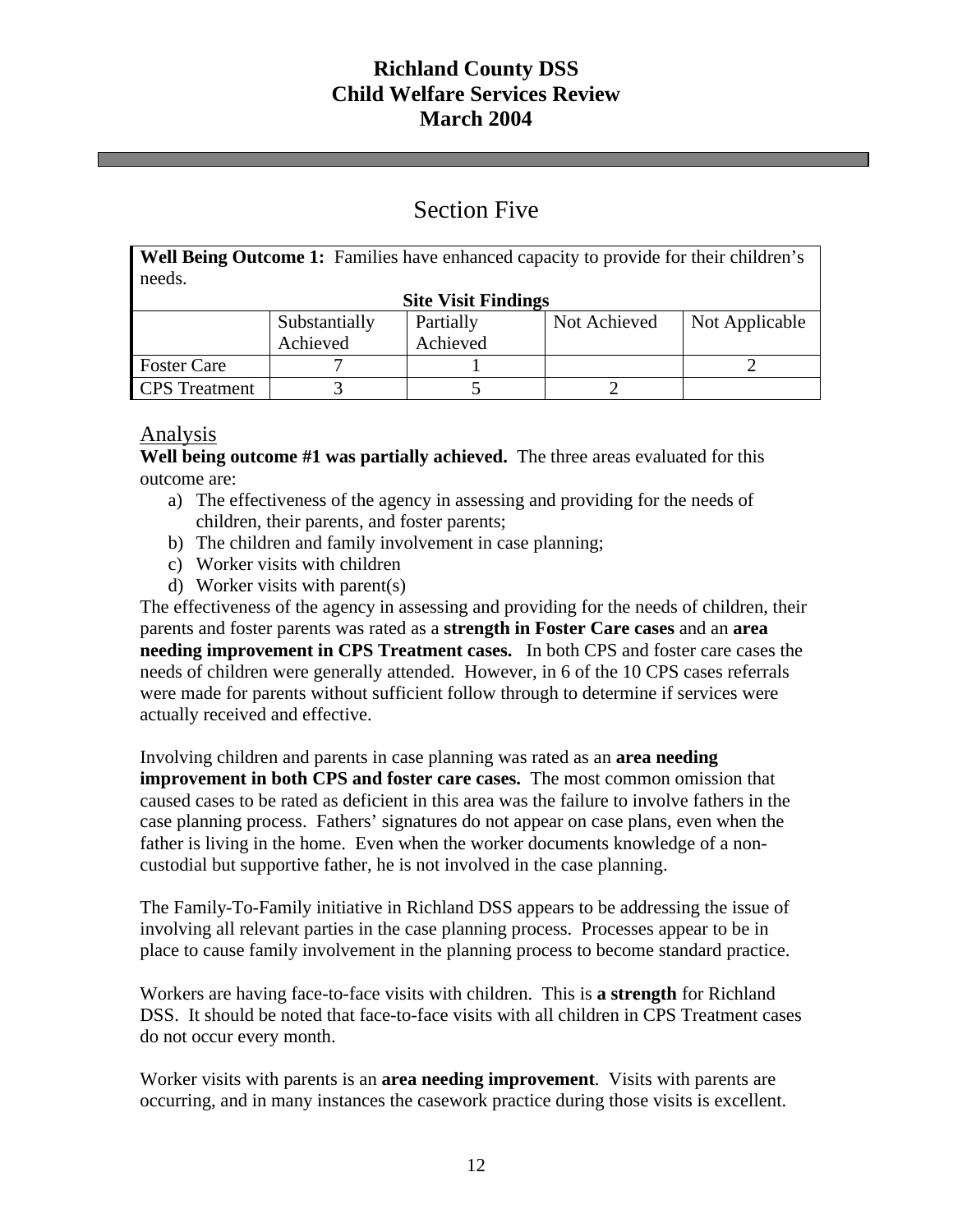However, cases were rated as deficient when both mother and father were in the home, but visits were only made with the mother. This is more of a problem with CPS Treatment cases than foster care cases. Worker visits with parents appear to occur with less and less frequency the longer a child remains in care.

# Section Six

**Well Being Outcome 2:** Children receive appropriate services to meet their educational needs.

| <b>Site Visit Findings</b> |               |           |              |                |  |
|----------------------------|---------------|-----------|--------------|----------------|--|
|                            | Substantially | Partially | Not Achieved | Not Applicable |  |
|                            | Achieved      | Achieved  |              |                |  |
| <b>Foster Care</b>         |               |           |              |                |  |
| <b>CPS</b> Treatment       |               |           |              |                |  |

| Measure: Educational Needs of the Child – Of all children that aged out of foster care, |                 |                    |                |                |  |  |
|-----------------------------------------------------------------------------------------|-----------------|--------------------|----------------|----------------|--|--|
| the percent that graduated from high school.                                            |                 |                    |                |                |  |  |
|                                                                                         | Number of       | Number             | Number of      | Number of      |  |  |
|                                                                                         | Children Aged   | Completing         | Children       | Children Above |  |  |
|                                                                                         | Out $12/1/02 -$ | $12^{th}$ Grade or | Objective      | (Below)        |  |  |
|                                                                                         | 11/30/03        | Higher             | $\geq$ 90.00%* | Objective      |  |  |
| <b>State</b>                                                                            | 314             | 36                 | 282.6          | (246.6)        |  |  |
| Richland                                                                                | 21              |                    | 18.4           | (17.9)         |  |  |
| Columbia MTS                                                                            | 8               |                    | 7.2            | (7.2)          |  |  |
| Columbia                                                                                | $\overline{2}$  |                    | 1.8            | (0.8)          |  |  |
| Adoptions                                                                               |                 |                    |                |                |  |  |

Note: This is a DSS established objective.

## **Analysis**

**Well being outcome # 2 was not achieved.** Of the 31 children who aged out of foster care during the period under review, 2 (6.5%) graduated from high school. To meet the objective for this item 28 children (90%) would have to graduate from high school.

The outcome report measures high school graduation rates. The onsite review of cases determined whether the educational needs of children were being assessed and addressed. The 9 cases rated "Not Applicable" involved pre-school aged children. Of the remaining 11 cases, the agency's performance was excellent in 10 cases.

Consequently, other factors must be examined to explain the failure of foster children to graduate from high school in Richland County. The impact of long term foster care, and its inherent lack of permanence, on school performance may be a contributing factor.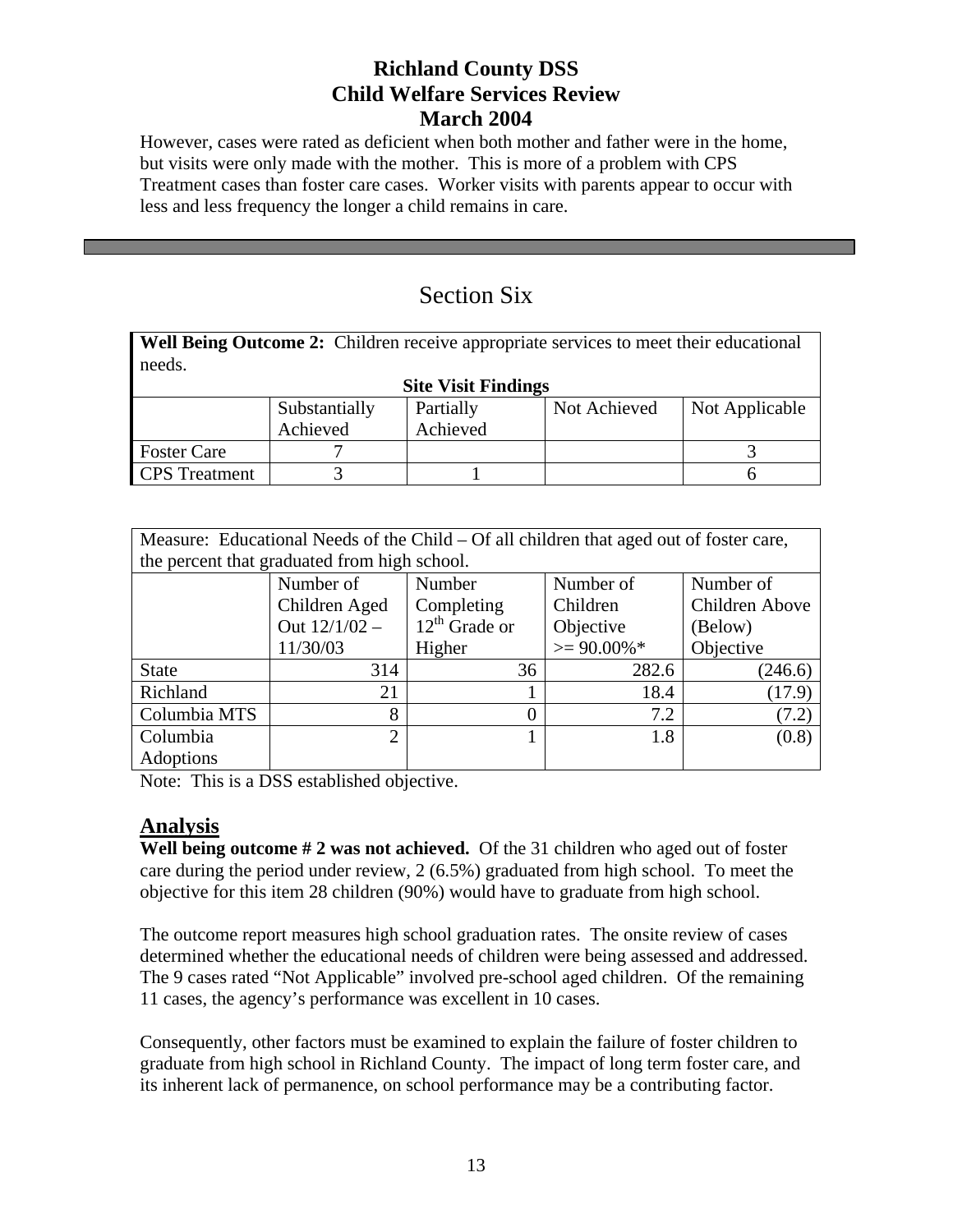# Section Seven

**Well Being Outcome 3:** Children receive adequate services to meet their physical and mental health needs.

| <b>Site Visit Findings</b> |               |           |              |                |  |  |
|----------------------------|---------------|-----------|--------------|----------------|--|--|
|                            | Substantially | Partially | Not Achieved | Not Applicable |  |  |
|                            | Achieved      | Achieved  |              |                |  |  |
| <b>Foster Care</b>         |               |           |              |                |  |  |
| <b>CPS</b> Treatment       |               |           |              |                |  |  |

## Analysis

**Well being outcome #3 was partially achieved.** The two areas evaluated for this outcome are:

- a) Physical health of the child; and
- b) Mental health of the child.

Children in foster care substantially achieved this outcome. Children in CPS Treatment did not. This difference is, in part, due to documentation. Foster care cases generally contain documentation which shows that the physical and mental health needs of children are being addressed. CPS Treatment cases generally do not contain such documentation. Additionally, the mental health worker assigned to Richland DSS is involved in the planning staffings for children in foster care. The same level of resource does not appear to be applied to CPS Treatment cases.